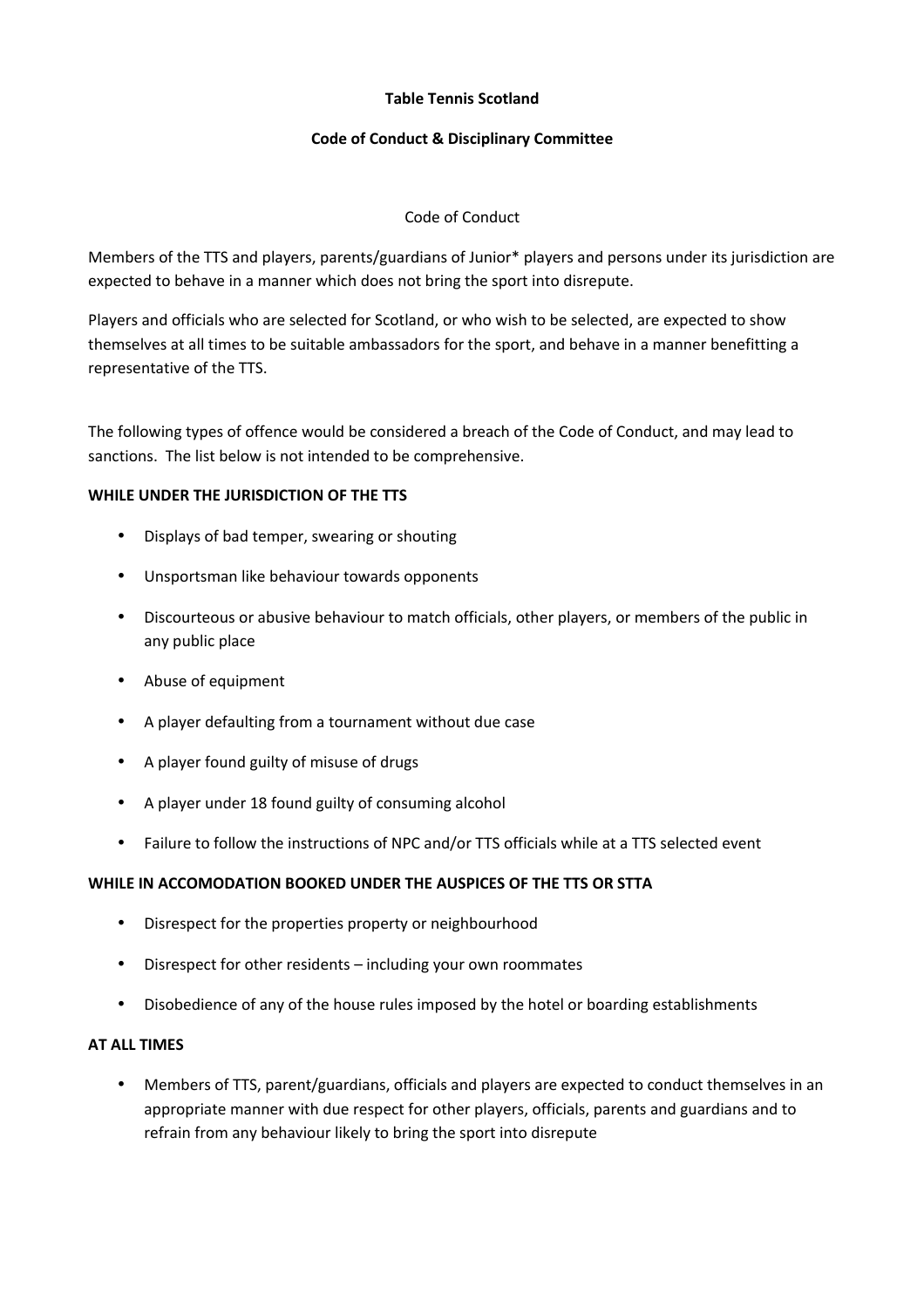## **SANCTIONS**

A breach of the code may result in, but is not limited to, one or more of the following sanctions:

- For junior players, reporting of the incident to parent(s) either during or immediately after TTS trip
- In extreme cases the offender may be asked to return home, or in the case of juniors, arrangements made for the offender to be collected by a parent and taken home
- Reporting of the incident to the Disciplinary Committee

A breach of the Code could also lead to de-selection from a TTS event, and it could jeopardise future selections.

# **REPORTING TO THE DISCIPLINARY COMMITTEE**

Any person may make a report of an alleged infringement of the Code of Conduct to the Chairman of the TTS, or a Director of the Board of Management. If a Director receives a complaint he/she must refer it to the Chairman. If the matter is considered serious enough to be reported to the Disciplinary Committee a full report in writing must be provided within 21 days of it being reported, to the Chairman of the Disciplinary Committee. The Chairman (male or female) will be appointed by the Board of TTS and need not be a member of TTS.

## **DISCIPLINARY COMMITTEE**

The Disciplinary Committee may impose a warning, suspension, ban on, or take appropriate action against, member of the TTS, or persons and players under its jurisdiction, or parents/guardians of junior players who contravene the code of conduct.

Note: that the disciplinary committee may consider a player and the parent(s) or guardian(s) of the player as a unit when considering appropriate sanctions whether or not there is any jurisdiction over the parent.

The standard of proof will be the balance of probability.

The disciplinary committee will consist of a minimum of 3 TTS members appointed for each specific case by the Chairman of the Disciplinary Committee. Upon receiving a written report concerning any allegations, the accused will be informed of the charge made and will be invited to give personal view, in writing, within 28 days of receipt of the notification. The Chairman will also convene a hearing of the Disciplinary Committee within a further 28 days at which hearing the Disciplinary Committee will hear representations from the Board of TTS and from the accused, either of whom may be represented. A written decision will be issued by the Disciplinary Committee within a further 28 days.

An accused person may appeal against disciplinary action taken against him or her, other than against a written warning with regard to future conduct. The Chairman must receive any appeal within 28 days of the postmark notifying the player of the disciplinary action.

# **Appeal**

An appeal will be heard by an appeals committee appointed by the Chairman of the Disciplinary Committee and authorised by the Board. The Appeals Committee will meet within 28 days of appointment by the Board and may meet within a few days in order to deal promptly with fixed penalty appeals. Those who appeal against fixed penalties must submit written arguments with their appeal and if they wish to attend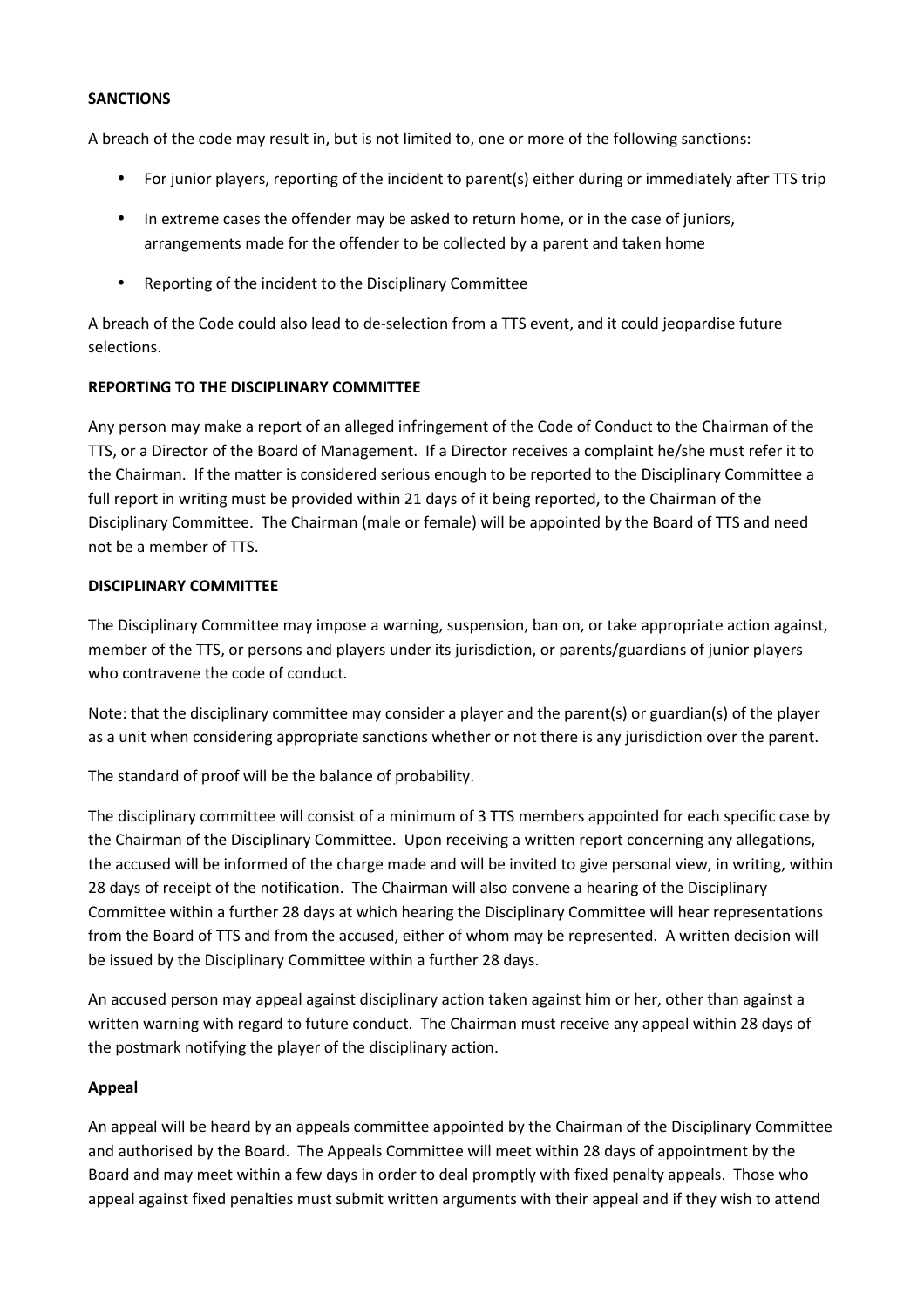to the Appeals Committee to give evidence in person must be available to do so at short notice.

Those appointed to hear an appeal might confirm, set aside, reduce or increase any penalties previously imposed. If the appeals committee considers the appeal to be frivolous or brought solely to delay the onset of a fixed penalty, it may impose a fine of the person bringing the appeal to cover the costs of the appeal. Membership of TTS will be suspended if the fine is not paid after 28 days until such time as it is paid and this may be applied to parents/guardians and offspring considered as a unit.

The code of Conduct will apply in all table tennis related events, including those out with Scotland.

#### **Fixed Penalty System**

- TTS will monitor the yellow and red cards and other disciplinary measures issued to or taken against TTS registered players in any event
- TTS will further monitor unacceptable or undisciplined behaviour by all TTS registered players whether or not any disciplinary action is taken at the time. The Director of Performance & Excellence will decide on the means whereby yellow or red cards or other disciplinary measures are deemed to have been appropriate and deemed to have been awarded.
- TTS will monitor the conduct of players in the various National Training Squads insofar as it conforms to or departs from the undertakings contained in the Players contract. Departures from the contract may result in temporary or permanent exclusion from the squad. Players not in the National Squad are not eligible for selection during the period of exclusion, even though the actual event may fall after the period of exclusion. Selection for International events will not be delayed to allow players to become eligible.
- The Director of Performance and Excellence will decide on the means whereby departures from the Players contract will be evaluated. The following sanctions will be automatically applied once the fact of their occurrence has been so established.
	- Failure to turn up for Squad training without pre-arrangement one month's suspension
	- Failure to stay at a Squad training sessions until the end without a valid reason, feigning illness and providing no doctors certificate – one moths suspension.
	- Failure to represent Scotland when selected to do so without a pre-arranged agreement or valid reason – three months suspension.
	- For more than one of the above offences in the same season the penalty is doubled each time, until the player is excluded for the remainder of the current season.
- Points are to be awarded against players as follows:

| $\bullet$ | A yellow card or 'deemed' yellow card          | 3 points  |
|-----------|------------------------------------------------|-----------|
| $\bullet$ | A red card or 'deemed' red card                | 4 points  |
|           | Disqualified from an event within a tournament | 8 points  |
|           | Disqualified from an entire tournament         | 12 points |